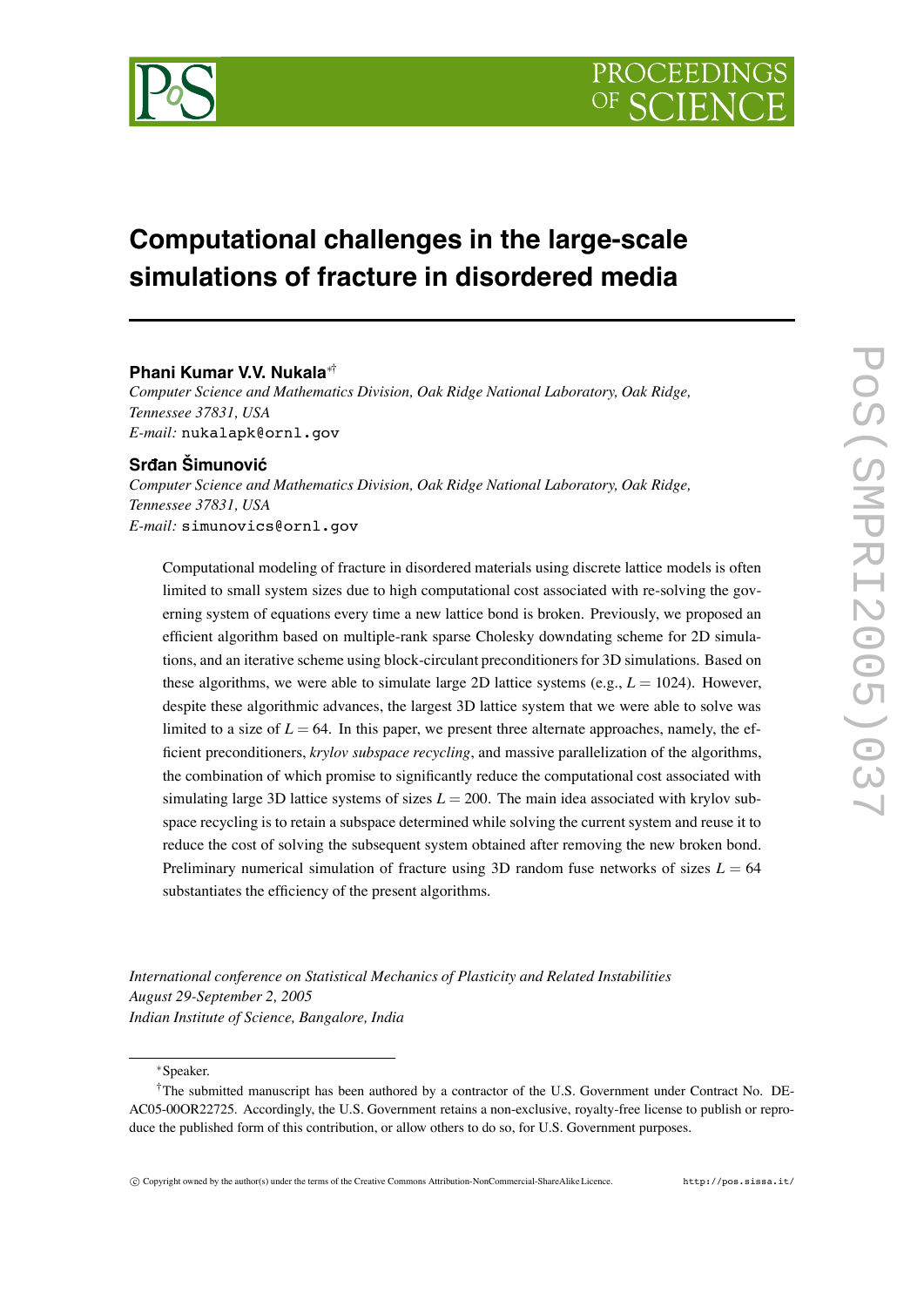# **1. INTRODUCTION**

The statistical properties of fracture in disordered media are interesting not only in view of practical applications such as scaling and size effects on the fracture strength, but also for purely theoretical reasons(1). Despite considerable progress, there exist many controversial issues between the theoretically estimated results and the experimentally measured values, and also among various theoretical and numerical models used for studying fracture of disordered media. Among these partly still controversial issues, is the scaling of crack geometries; in particular, the origin of both the scaling and the universality of the fracture surface roughness exponent is at the heart of the controversy.

Experiments have shown that in several materials under different loading conditions the fracture surface is self-affine (2) and the out of plane roughness exponent displays a universal value of  $\approx$  0.8 irrespective of the material studied (3). In particular, experiments have been done in metals (4), glass (5), rocks (6) and ceramics (7), covering both ductile and brittle materials. However, the current understanding that has emerged is that crack roughness displays a universal value of  $\simeq 0.8$ only at larger scales and at higher crack speeds, whereas another roughness exponent in the range of 0*.*4−0*.*6 is observed at smaller length scales under quasi-static or slow crack propagation (3).

The situation that exists today is that there is a large discrepancy between theoretical estimates and experimentally measured values of roughness exponents. This is true in both the cases of three-dimensional fracture surface roughness and the interfacial crack front roughness measurements. In both these cases, the numerical simulations have been limited to very small system sizes because of high computational cost involved in performing the numerical simulations. It is believed that roughness measurements based on numerical results obtained using large system sizes is necessary to bridge the gap that exists between numerically estimated roughness exponents and the experimentally measured roughness exponents. Understanding the scaling properties of fracture in disordered media including that of universality of crack surface roughness exponents at small and large length scales represents an intriguing theoretical problem with many technological implications.

Progressive damage evolution leading to failure of disordered quasi-brittle materials has been studied extensively using various types of discrete lattice models (1; 8; 9; 10; 11; 12). In these discrete lattice models, damage is accumulated progressively by breaking one bond at a time until the lattice system falls apart. Each time a bond is broken, it is necessary to redistribute the stresses to determine the subsequent bond failure. Large scale numerical simulation of these discrete lattice networks has often been hampered for two reasons.

- First, a new large set of equations has to be solved everytime a new lattice bond is broken. This becomes especially severe with increasing lattice system size, *L*, since the number of broken bonds at failure, *n<sub>f</sub>*, increases with system size *L* as  $n_f \sim O(L^{1.8})$  in 2D and  $n_f \sim$  $O(L^{2.7})$  in 3D.
- Second, *critical slowing down* associated with the iterative solvers close to the macroscopic fracture. That is, as the lattice system gets closer to macroscopic fracture, the condition number of the system of linear equations increases, thereby increasing the number of iterations required to attain a fixed accuracy. This becomes particularly significant for large lattices.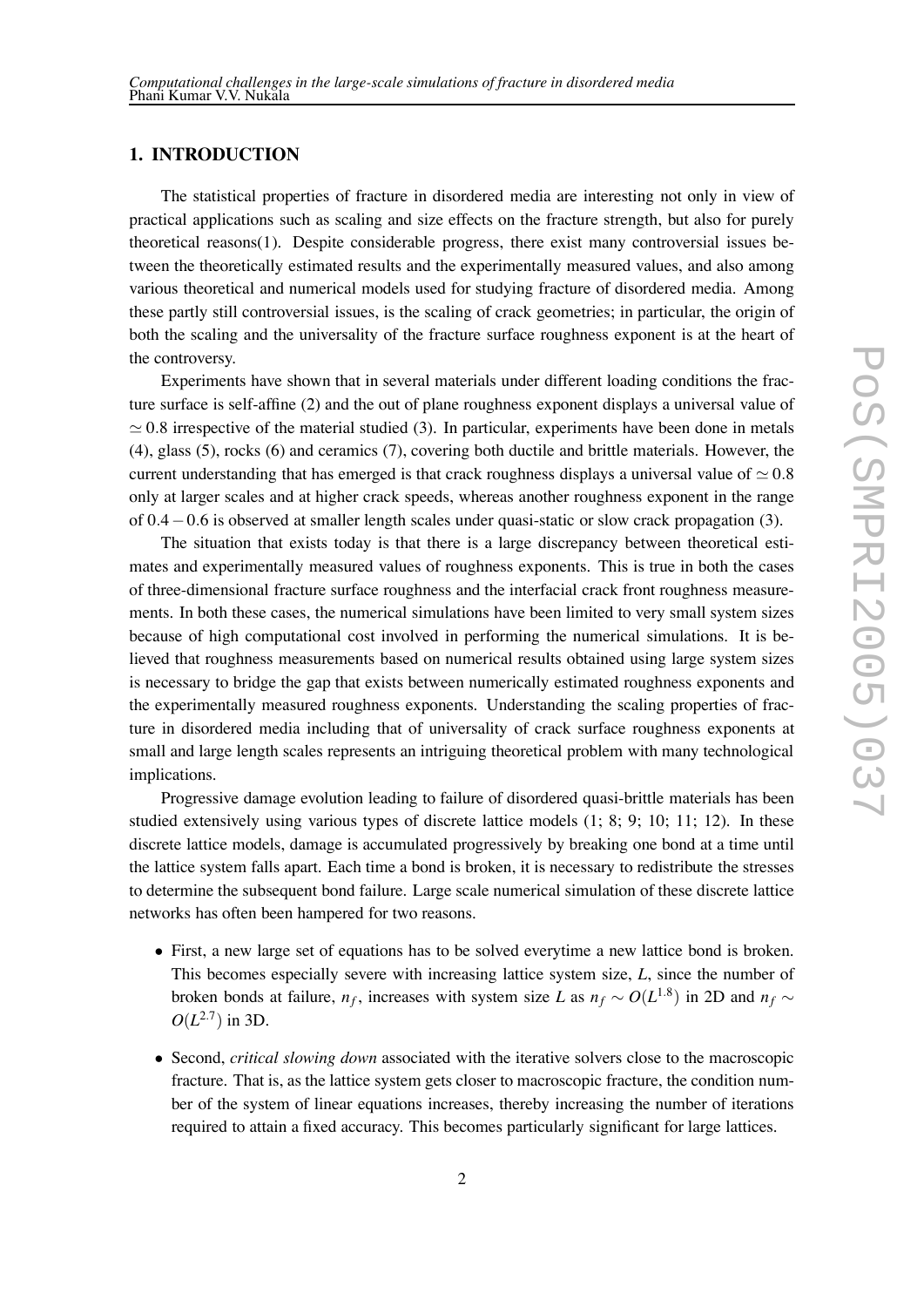In addition, since the response of the lattice system corresponds to a specific realization of the random breaking thresholds, an ensemble averaging of numerical results over *N<sub>config</sub>* configurations is necessary to obtain a realistic representation of the lattice system response. This further increases the computational time required to perform simulations on large lattice systems.

#### **2. State-of-the-art Algorithms**

Algebraically, the process of simulating fracture using discrete lattice systems is equivalent to solving a new set of linear equations

$$
\mathbf{A}_n \mathbf{x}_n = \mathbf{b}_n, \quad n = 0, 1, 2, \dots,
$$
\n<sup>(2.1)</sup>

every time a new lattice bond is broken. An important feature of fracture simulations using the discrete lattice systems is that, for each  $n = 0, 1, 2, \ldots$ , the new matrix  $A_{n+1}$  of the lattice system after the  $(n+1)$ <sup>th</sup> broken bond is equivalent to a rank-p downdate of the matrix  $\mathbf{A}_n$  (13). The matrix **A***<sup>n</sup>* refers to the lattice conductance matrix in the case of fuse models and the lattice stiffness matrix in the case of spring and beam models,  $\mathbf{b}_n$  refers to the applied nodal current or force vector, and **x***<sup>n</sup>* nodal potential or displacement vector.

### **2.1 Fourier Acceleration Method**

Traditionally, iterative techniques based on preconditioned conjugate gradient (PCG) method have been used to simulate fracture using fuse networks (see Ref. (14) for a excellent review of iterative methods; see Ref. (15) for a review of multigrid method). However, large-scale numerical simulations using iterative solvers have often been hindered due to the *critical slowing down* associated with the iterative solvers as the lattice system approaches macroscopic fracture. As a remedy, Fourier accelerated PCG iterative solvers (16; 17; 18) have been suggested to alleviate the critical slowing down. The Fourier acceleration algorithm proposed in Refs. (16; 17) for solving the system of equations  $Ax = b$  can be expressed as shown in Algorithm 1. In this subsection, we do not explicitly write the subscript *n* to refer to the system of equations  $\mathbf{A}_n \mathbf{x}_n = \mathbf{b}_n$  obtained after the failure of *n* bonds. Instead, the subscript *n* is implicitly is understood.

| <b>Algorithm 1</b> <i>Algorithm 1</i> Fourier Acceleration Method (16; 17)                                        |  |  |  |
|-------------------------------------------------------------------------------------------------------------------|--|--|--|
| 1: Compute $\mathbf{r}^{(0)} = \mathbf{b} - \mathbf{A}\mathbf{x}^{(0)}$ for some initial guess $\mathbf{x}^{(0)}$ |  |  |  |
| 2: for $k = 1, 2, $ do                                                                                            |  |  |  |
| 3: Solve: $\mathbf{Mz}^{(k-1)} = \mathbf{r}^{(k-1)}$                                                              |  |  |  |
| 4: $\mathbf{x}^{(k)} = \mathbf{x}^{(k-1)} + \mathbf{z}^{(k-1)}$                                                   |  |  |  |
| 5. $\mathbf{r}^{(k)} = \mathbf{r}^{(k-1)} - \mathbf{A} \mathbf{z}^{(k-1)}$                                        |  |  |  |
| Check convergence; continue if necessary<br>6:                                                                    |  |  |  |
| $7:$ end for                                                                                                      |  |  |  |

In Algorithm 1, the matrix **M** is referred to as the preconditioner, and the superscript in the paranthesis refers to the iteration number. The steps in the Algorithm 1 can be combined into an iterative scheme as shown below

$$
\mathbf{x}^{(k+1)} = \mathbf{x}^{(k)} + \mathbf{M}^{-1} \mathbf{r}^{(k)}
$$
 (2.2)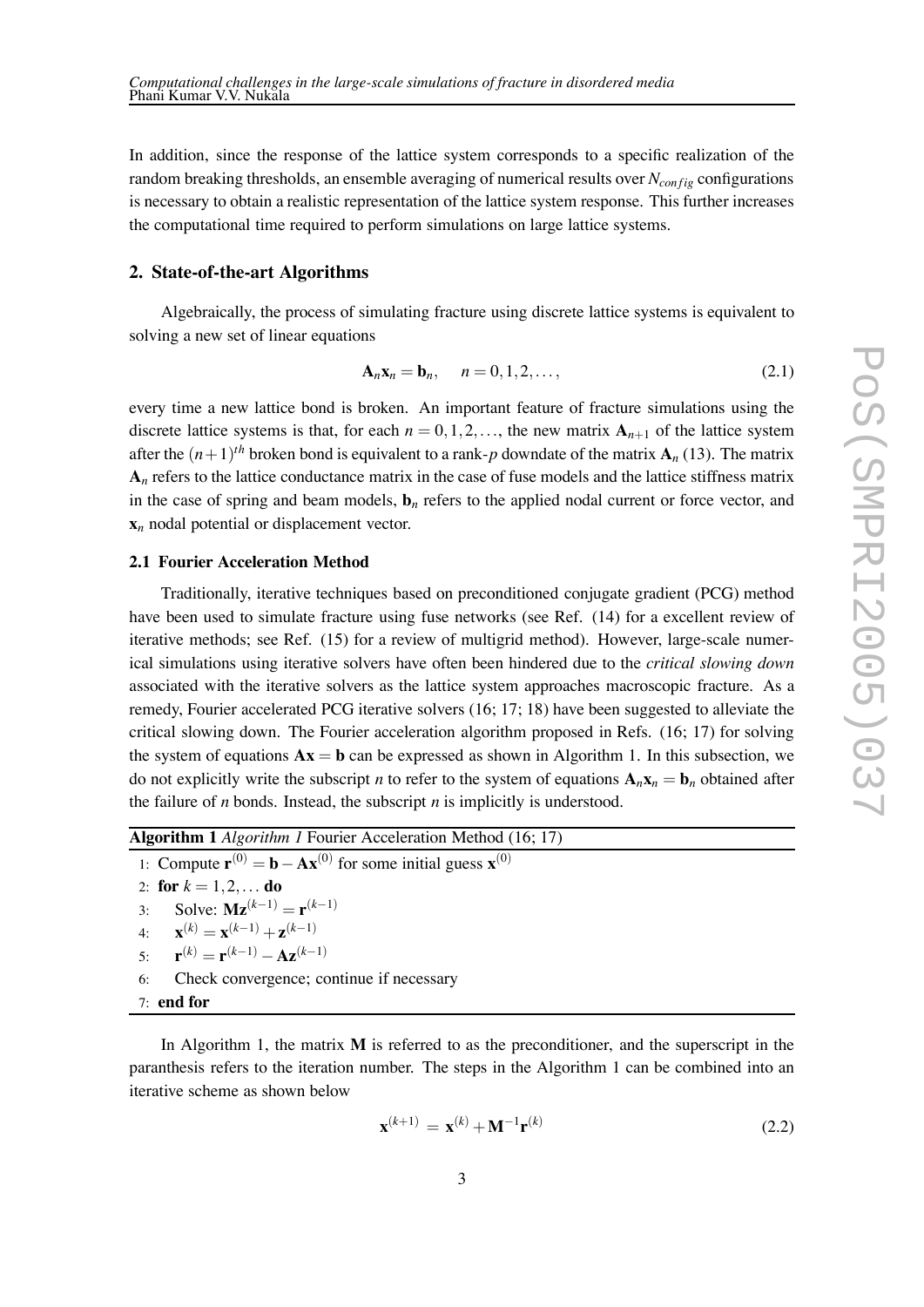where  $\mathbf{r}^{(k)} = \mathbf{b} - \mathbf{A}\mathbf{x}^{(k)}$ . Denoting the error **e** (or *algebraic error*) as  $\mathbf{e} = \mathbf{x} - \bar{\mathbf{x}}$ , where  $\bar{\mathbf{x}}$  is the exact solution such that  $A\bar{x} = b$ , the errors in the  $(k)^{th}$  and  $(k+1)^{th}$  iterations may be related as

$$
\mathbf{e}^{(k+1)} = (\mathbf{I} - \mathbf{M}^{-1}\mathbf{A})\mathbf{e}^{(k)}
$$
 (2.3)

Consequently, after  $(k)$  number of relaxation sweeps, the error in the  $k<sup>th</sup>$  approximation is given by  $e^{(k)} = P^k e^{(0)}$ , where  $P = (I - M^{-1}A)$ . Choosing a particular vector norm and its associated matrix norm, it is possible to bound the error after  $(k)$  iterations by  $\|\mathbf{e}^{(k)}\| \leq \|\mathbf{P}\|^k \|\mathbf{e}^{(0)}\|$ . From this relation, it can be shown that the iteration associated with the matrix **P** converges for all initial guesses if and only if  $\rho(\mathbf{P}) < 1$ , where  $\rho(\mathbf{P})$  is the spectral radius defined as

$$
\rho(\mathbf{P}) = \max_j |\lambda_j(\mathbf{P})| \tag{2.4}
$$

and  $\lambda_i(\mathbf{P})$  denotes any of the eigenvalues of **P** given by  $\lambda_i(\mathbf{P}) = 1 - \lambda_i(\mathbf{M}^{-1}\mathbf{A})$ . Hence, convergence of Algorithm 1 is fast whenever the eigenvalues of **M**−1**A** are clustered around one, i.e., when **M**−<sup>1</sup> is an approximation of the inverse of **A**. For computational purposes, **M** is chosen such that its inverse can be computed cheaply so that the solution of  $Mz = r$  can be computed with least computational effort.

The Fourier acceleration algorithm proposed in Refs. (16; 17) chooses an ensemble averaged matrix **Ā** (19; 20) as the preconditioner in Algorithm 1, where  $\bar{A}(i, j) = r^{(d_w - d_f)}$ ,  $r = |i - j|$ , and  $d_f$  and  $d_w$  refer to the fractal dimension of the current-carrying backbone and the random-walk dimension respectively. This ensemble averaged matrix  $\overline{A}$  is a symmetric Toeplitz matrix and hence the preconditioned system  $Mz = r$  in Algorithm 1 can be solved in  $O(N \log N)$  operations by using FFTs of size *N*. Compared with the unconditioned CG methods, the Fourier accelerated technique based on ensemble averaged circulant preconditioner significantly reduced the computational time required to simulate fracture using random fuse networks. However, the ensemble averaged matrix  $\bar{A}$  is not the optimal circulant preconditioner since it does not minimize the norm  $\|\mathbf{I} - \mathbf{C}^{-1}\mathbf{A}\|_F$  over all non-singular circulant matrices **C**. Consequently, the Fourier accelerated scheme proposed in Refs. (16; 17) is expected to take more CG iterations than the *optimal* (21; 22; 23) and *superoptimal* (24; 25) circulant preconditioners.

#### **2.2 Naive Application of Sparse Direct Solvers**

Alternatively, since each of the matrices  $A_n$  for  $n = 0, 1, 2, \ldots$ , is sparse, it is possible to use any of the existing sparse direct solvers (26; 27; 28) to solve each of the system of equations formed by  $A_n$ . It should be noted that the Cholesky factorization of  $A_n$  for any particular *n* can be done efficiently. However, factorization of each of the  $A_n$  matrices for  $n_f \sim O(L^{1.8})$  (or  $n_f \sim O(L^{2.7})$ ) in 3D) number of times is still a computationally daunting task. For example, in the case of a 2D triangular lattice system of size  $L = 128$ , the algorithm based on factorizing each of the  $A_n$ matrices using supernodal sparse direct solver (29) took on an average 8300 seconds compared to an average of 7473 seconds taken by the *optimal* circulant precondioner based CG algorithm. It should however be noted that, in general, the *optimal* circulant precondioner based CG algorithm used in the above comparison is much faster than the Fourier accelerated CG algorithm described in Ref. (17). However, as the following description elaborates, the computational advantages of sparse direct solvers are not fully realized when the algorithm is based on factorizing each of the **A***<sup>n</sup>* matrices.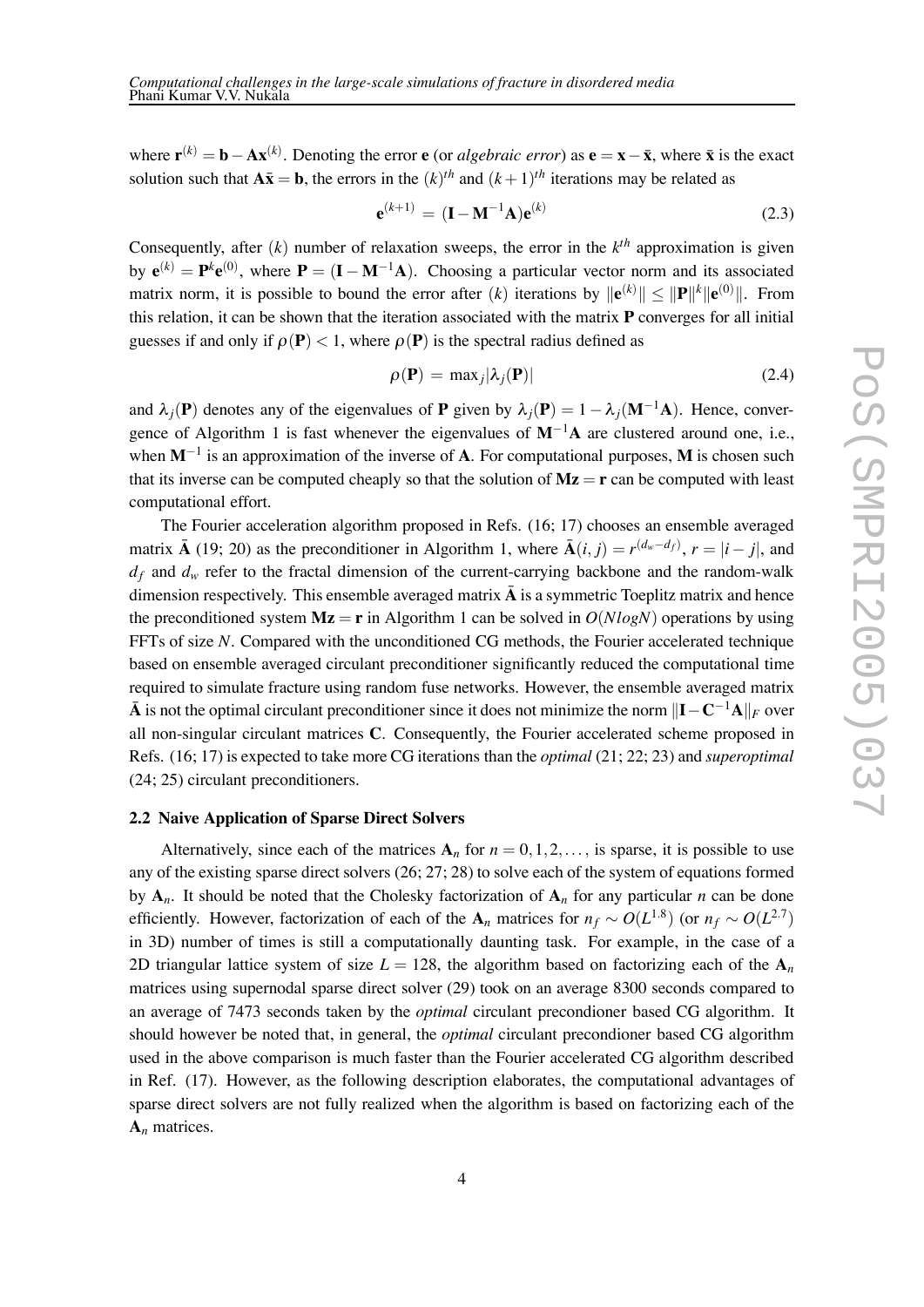#### **2.3 Multiple-rank sparse Cholesky downdating algorithm**

An important feature of fracture simulations using discrete lattice models is that, for each  $n = 0, 1, 2, \ldots$ , the new matrix  $\mathbf{A}_{n+1}$  of the lattice system after the  $(n+1)^{th}$  broken bond is equivalent to a rank-*p* downdate of the matrix  $A_n$  (13; 30). Mathematically, in the case of the fuse and spring models, the breaking of a bond is equivalent to a rank-one downdate of the matrix  $A_n$ , whereas in the case of beam models, it is equivalent to multiple-rank (rank-3 for 2D, and rank-6 for 3D) downdate of the matrix  $A_n$ . Thus, an updating scheme of some kind is therefore likely to be more efficient than solving the new set of equations formed by Eq. (2.1) for each *n*.

Consider the Cholesky factorizations

$$
\mathbf{PA}_n \mathbf{P}^t = \mathbf{L}_n \mathbf{L}_n^t \tag{2.5}
$$

for each  $n = 0, 1, 2, \dots$ , where **P** is a permutation matrix chosen to preserve the sparsity of  $\mathbf{L}_n$ . Since the breaking of bonds is equivalent to removing the edges in the underlying graph structure of the matrix  $A_n$ , for each *n*, the sparsity pattern of the Cholesky factorization  $L_{n+1}$  of the matrix  $A_{n+1}$ must be a subset of the sparsity pattern of the Cholesky factorization  $\mathbf{L}_n$  of the matrix  $\mathbf{A}_n$ . Hence, for all *n*, the sparsity pattern of  $L_n$  is contained in that of  $L_0$ . That is, denoting the sparsity pattern of **L** by  $\mathscr{L}$ , we have

$$
\mathcal{L}_m \supseteq \mathcal{L}_n \quad \forall \ m < n \tag{2.6}
$$

For two-dimensional lattice simulations, in Ref. (13), we proposed an efficient algorithm based on multiple-rank sparse Cholesky downdating scheme of Davis and Hager (31; 32) to successively downdate the Cholesky factorizations  $L_n$  of  $A_n$  to  $L_{n+1}$  of  $A_{n+1}$ , i.e.,  $L_n \to L_{n+1}$  for  $n = 0, 1, 2, \dots$  Since  $\mathcal{L}_n \supseteq \mathcal{L}_{n+1}$ , it is necessary to modify only a part of the non-zero entries of  $\mathbf{L}_n$  in order to obtain  $\mathbf{L}_n \to \mathbf{L}_{n+1}$ . This results in a significant reduction in the computational time. Once the factorization  $\mathbf{L}_{n+1}$  of  $\mathbf{A}_{n+1}$  is obtained, the solution vector  $\mathbf{x}_{n+1}$  is obtained from  $\mathbf{L}_{n+1}\mathbf{L}_{n+1}^t\mathbf{x}_{n+1} = \mathbf{b}_{n+1}$  by two triangular solves (13). Using this algorithm (13), the authors have reported numerical simulation results for large 2D lattice systems (e.g.,  $L = 1024$ ), which to the authors knowledge, was so far the largest lattice system used in studying damage evolution using discrete lattice systems. Although the sparse direct solver algorithm presented in (13) is superior to iterative solvers in two-dimensional lattice systems, for 3D lattice systems, the memory demands brought about by the amount of *fill-in* during sparse *Cholesky* factorization favor iterative solvers.

#### **2.4** *Optimal* **and** *superoptimal* **circulant preconditioners**

The performance of iterative solvers depends crucially on the condition number and clustering of the eigenvalues of the preconditioned system. In general, the more clustered the eigenvalues are, the faster the convergence rate is. The main observation behind developing preconditioners for the iterative schemes is that the operators on discrete lattice network result in a circulant block structure. Hence, a fast Poisson type solver with a circulant preconditioner can be used to obtain the solution in  $O(N \log N)$  operations using FFTs of size N, where N denotes the number of degress of freedom. However, as the lattice bonds are broken successively, the initial uniform lattice grid becomes a diluted network. Consequently, although the matrix  $A_0$  is Toeplitz (also block Toeplitz with Toeplitz blocks) initially, the subsequent matrices **A***n*, for each *n*, are not Toeplitz matrices.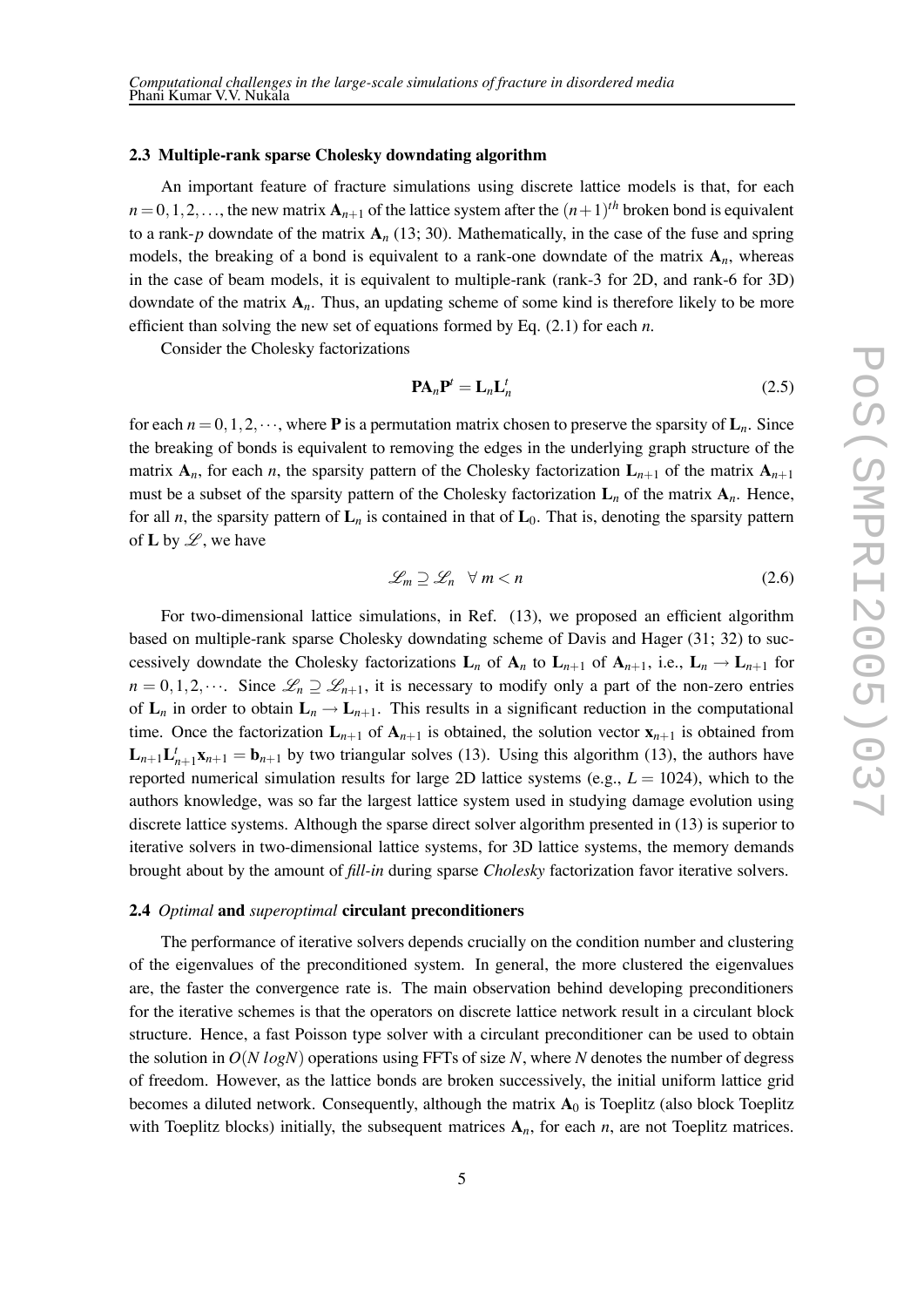However, depending on the pattern of broken bonds,  $A_n$  may still possess block structure with many of the blocks being Toeplitz blocks.

The *optimal* circulant preconditioner *c*(**A**) (21; 22; 23; 25) of a matrix **A** is defined as the minimizer of  $\Vert \mathbf{C} - \mathbf{A} \Vert_F$  over all *N* × *N* circulant matrices **C**. Given a matrix **A**, the *optimal* circulant preconditioner  $c(A)$  is uniquely determined by

$$
c(\mathbf{A}) = \mathbf{F}^* \delta \left( \mathbf{F} \mathbf{A} \mathbf{F}^* \right) \mathbf{F} \tag{2.7}
$$

where **F** denotes the discrete Fourier matrix,  $\delta(A)$  denotes the diagonal matrix whose diagonal is equal to the diagonal of the matrix **A**, and ∗ denotes the adjoint (i.e. conjugate transpose). It should be noted that the diagonals of **FAF**<sup>∗</sup> represent the eigenvalues of the matrix  $c(A)$  and can be obtained in  $O(N \log N)$  operations by taking the FFT of the first column of  $c(A)$ . The first column vector of T. Chan's *optimal* circulant preconditioner matrix that minimizes the norm  $\|\mathbf{C} - \mathbf{A}\|_F$  is given by

$$
c_i = \frac{1}{N} \sum_{j=1}^{N} a_{j,(j-i+1) \mod N} \tag{2.8}
$$

If the matrix **A** is Hermitian, the eigenvalues of  $c(A)$  are bounded below and above by

$$
\lambda_{min}(\mathbf{A}) \leq \lambda_{min}(c(\mathbf{A})) \leq \lambda_{max}(c(\mathbf{A})) \leq \lambda_{max}(\mathbf{A})
$$
\n(2.9)

where  $\lambda_{min}(\cdot)$  and  $\lambda_{max}(\cdot)$  denote the minimum and maximum eigenvalues, respectively. Based on the above result, if **A** is positive definite, then the circulant preconditioner  $c(A)$  is also positive definite. The computational cost associated with the solution of the preconditioned system  $c(A)z =$ **r** is the initialization cost of  $nnz(A)$  for setting the first column of  $c(A)$  using Eq. (2.8) during the first iteration, and *O*(*N log N*) during every iteration step.

The *superoptimal* circulant preconditioner  $t(A)$  (24) is based on the idea of minimizing the norm  $\|\mathbf{I} - \mathbf{C}^{-1}\mathbf{A}\|_F$  over all nonsingular circulant matrices **C**. In the above description,  $t(\mathbf{A})$  is *superoptimal* in the sense that it minimizes  $\|\mathbf{I} - \mathbf{C}^{-1}\mathbf{A}\|_F$ , and is equal to

$$
t(\mathbf{A}) = c(\mathbf{A}\mathbf{A}^*)c(\mathbf{A})^{-1}
$$
\n(2.10)

The preconditioner obtained by Eq. (2.10) is also positive definite if **A** itself is positive definite. Although the preconditioner *t*(**A**) is obtained by minimizing the norm  $\|\mathbf{I} - \mathbf{C}^{-1}\mathbf{A}\|_F$ , the asymptotic convergence of the preconditioned system is same as *c*(**A**) for large *N* system.

## **2.5 Block-circulant preconditioner**

Alternatively, block-circulant preconditioners may also be used as preconditioners since many of the block matrices in  $A_n$  for  $n > 0$  may still retain the circulant or Toeplitz property. Let the matrix  $\mathbf{A}_n$  be partitioned into *r*-by-*r* blocks such that each block is an *s*-by-*s* matrix. That is,  $N = rs$ . Since each of the blocks of  $A_n$  are Toeplitz (or even circulant), the block-circulant preconditioner is obtained by using circulant approximations for each of the blocks of  $A<sub>n</sub>$ . It is the minimizer of  $||C - A<sub>n</sub>||<sub>F</sub>$  over all matrices C that are *r*-by-*r* block matrices with *s*-by-*s* circulant blocks. In addition, we have

$$
\lambda_{min}(\mathbf{A}_n) \leq \lambda_{min}(c_B(\mathbf{A}_n)) \leq \lambda_{max}(c_B(\mathbf{A}_n)) \leq \lambda_{max}(\mathbf{A}_n)
$$
\n(2.11)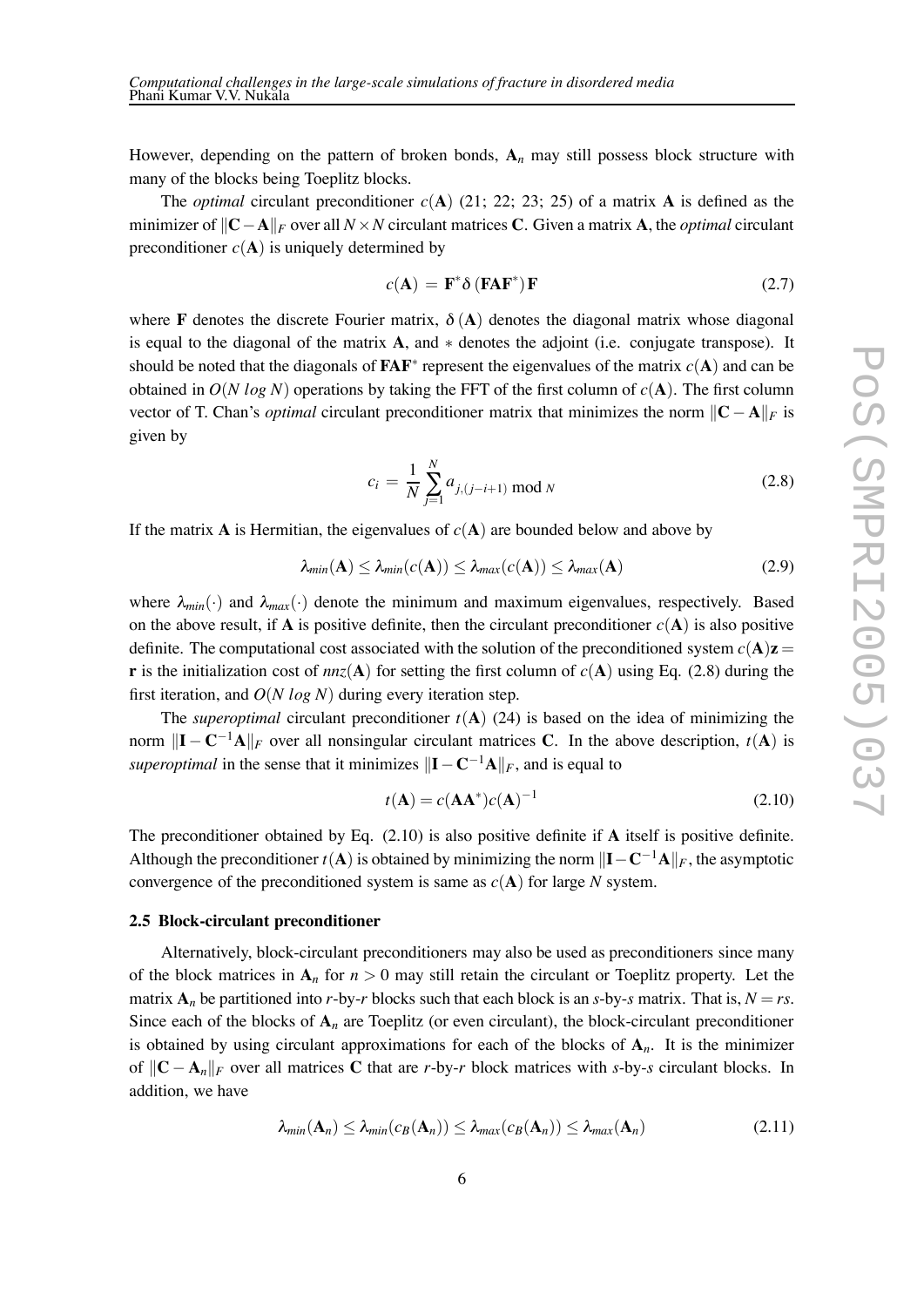In particular, if  $\mathbf{A}_n$  is positive definite, then the block-preconditioner  $c_B(\mathbf{A}_n)$  is also positive definite. In general, the average computational cost of using the block-circulant preconditioner per iteration is  $O(rs \log s) + delops$ , where *delops* represents the operational cost associated with solving a block-diagonal matrix with  $r \times r$  dense blocks. For 2D and 3D discrete lattice network with periodic boundary conditions in the horizontal disrection, this operational cost reduces significantly.

For 3D lattice systems, the block-circulant preconditioner has been shown to exhibit superior performance over the sparse direct solvers and the related incomplete Cholesky preconditioned CG solvers (33). In addition, for both 2D and 3D lattice systems, the block circulant preconditioned CG is superior to the *optimal* circulant preconditioned PCG solver, which in turn is superior to the Fourier accelerated PCG solvers used in Refs. (16; 17).

Using this block circulant preconditioner (33), we were able to simulate fracture in lattice systems of sizes up to  $64 \times 64 \times 64$ , which is the largest ever discrete lattice system used for fracture simulation of broadly disordered materials. Table 1 presents a summary of computational times required for simulating the fracture of one sample configuration of a 3D cubic lattice system. These simulations have been performed on a IBM 1*.*3 GHz Power4 processor. The simulation begins with an intact lattice system and is carried out by breaking one bond at a time until the macroscopic fracture occurs. The computational times presented in Table 1 represent the CPU times required to simulate one such sample configuration, and the number of iterations represent the cumulative number of CG iterations required to fracture one such typical sample configuration. It should be noted that the simulation of a  $L = 48$  cubic lattice system took approximately 1.5 days (130522 seconds) of computational time. In comparison, a typical fracture simulation of a  $64 \times 64 \times 64$  lattice system approximately took 14 days of CPU time using the *optimal* block circulant preconditioner as it was necessary to solve a system of equations with  $N \sim 64^3$  variables for about  $n_f = 126577$  number of times. Using the block-circulant preconditioner, the CPU times necessary for simulating a cubic lattice system of size  $(L \times L \times L)$  appear to scale as  $\mathcal{O}(L^{6.5})$ , which poses severe computational requirements for simulating fracture using large lattice system sizes. This is precisely the problem where massively parallel simulation using CG algorithm with blockcirculant preconditioner may be explored.

| Size | CPU(sec) | Iterations |
|------|----------|------------|
| 10   | 16.54    | 16168      |
| 16   | 304.6    | 58756      |
| 24   | 2154     | 180204     |
| 32   | 12716    | 403459     |
| 48   | 130522   | 1253331    |
| 64   | 1180230  |            |

Table 1: Block Circulant PCG (3D Cubic Lattice)

# **3. Future Directions and Computational Challenges**

As mentioned earlier, the performance data presented in the previous section represents the performance of algorithms on a single processor. Alternatively, it is possible to employ paral-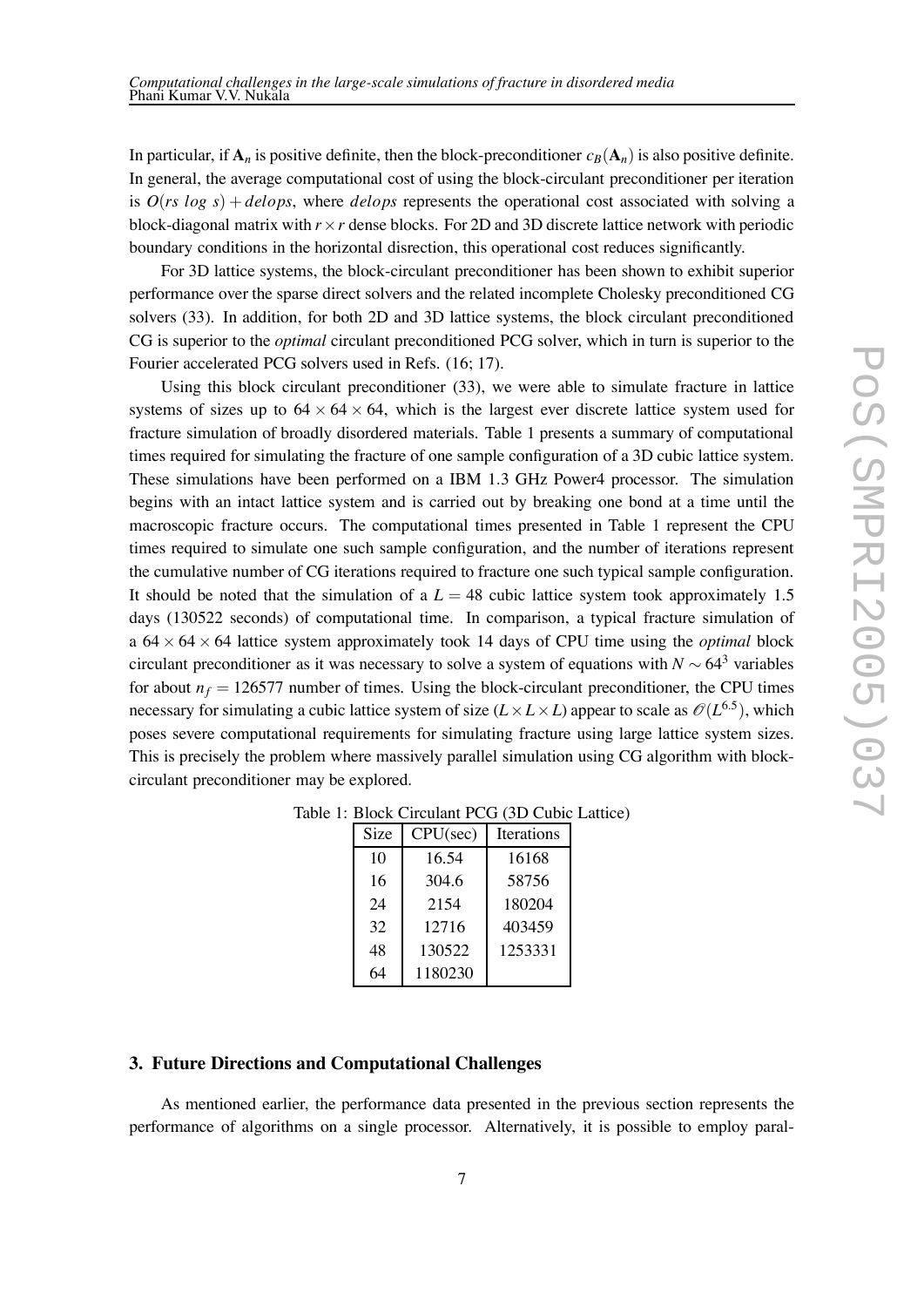lel sparse or iterative solvers to perform numerical simulation of fracture. Since iterative solvers exhibit excellent scalability with respect to number of processors, parallel iterative solvers are especially suitable for performing large scale fracture simulations using three-dimensional lattice networks. Even then, large scale 3D simulations of the order  $L = 200$  may still be beyond the current computational capability. For example, assuming a perfectly linear scaleup, a system of size  $L = 128$  would require 4.5 days of computational time on 512 IBM 1.3 GHz Power4 processors or its equivalents, whereas a system of size  $L = 200$  requires 20 days of CPU time on 2048 IBM 1*.*3 GHz Power4 processors. These numbers suggest that large scale 3D simulations using brute force parallel solvers alone may not be practical at present, if not impossible. Moreover, the communication overhead between processors may not result in a linear scaleup of the problem size with the number of processors. In addition to the above computational requirements, the computational complexity of analyzing many sample configurations to obtain a realistic ensemble averaged response becomes even more significant for large system sizes. In this sense, along with massive parallelization, it may be worthwhile to look into alternative algorithmic strategies/preconditioners for solving the system of equations that arise in the simulation of large 3D lattice systems.

In the following, we propose three alternate ways in which efficient simulation of large-scale 3D lattice systems can be achieved:

- Efficient preconditioners for solving each  $\mathbf{A}_n \mathbf{x}_n = \mathbf{b}_n$  using either algebraic multigrid (AMG) methods or Kronecker products.
- Recycling of Krylov subspaces to obtain the solution of each of the subsequent systems  $\mathbf{A}_{n+1}\mathbf{x}_{n+1} = \mathbf{b}_{n+1}$  with minimal effort.
- Massive parallelization of the preconditioned iterative scheme.

#### **3.1 Krylov subspace recycling**

The main idea is to develop an algorithm based on recycling of the Krylov subspace determined while solving  $\mathbf{A}_n \mathbf{x}_n = \mathbf{b}_n$  and use it to reduce the cost of solving the  $\mathbf{A}_{n+1} \mathbf{x}_{n+1} = \mathbf{b}_{n+1}$  (34). Such a recycling process amounts to a reduction of iteration count required to solve the new linear system  $A_{n+1}X_{n+1} = b_{n+1}$ , and hence increases the overall efficiency of the algorithm. In the case of random fuse and spring models, the successive  $A_n$  matrices differ by a rank-1 matrix with a very sparse structure, and this enables us to develop efficient subspace recycling algorithms. In our preliminary analysis using a 3D cubic lattice system of size  $L = 64$ , the krylov subspace recycling algorithm reduced the computational time by as much as 30%. This percentage is expected to be higher for larger lattice system sizes. Currently, we are investigating various approaches that take advantage of the rank-1 structure of the matrix downdates.

#### **3.2 Massively parallel algorithms**

As mentioned earlier, a trivial way to achieve speedup is through massive parallelization of the current state-of-the-art algorithms presented in Section 2 on supercomputers with thousands of processors. However, quite often, this modification alone, i.e., simply parallelizing the algorithms such as those presented in Section 2, will not result in a capability that can simulate as large three-dimensional systems as  $L = 200$ . The main reason for this inefficiency is the inter-processor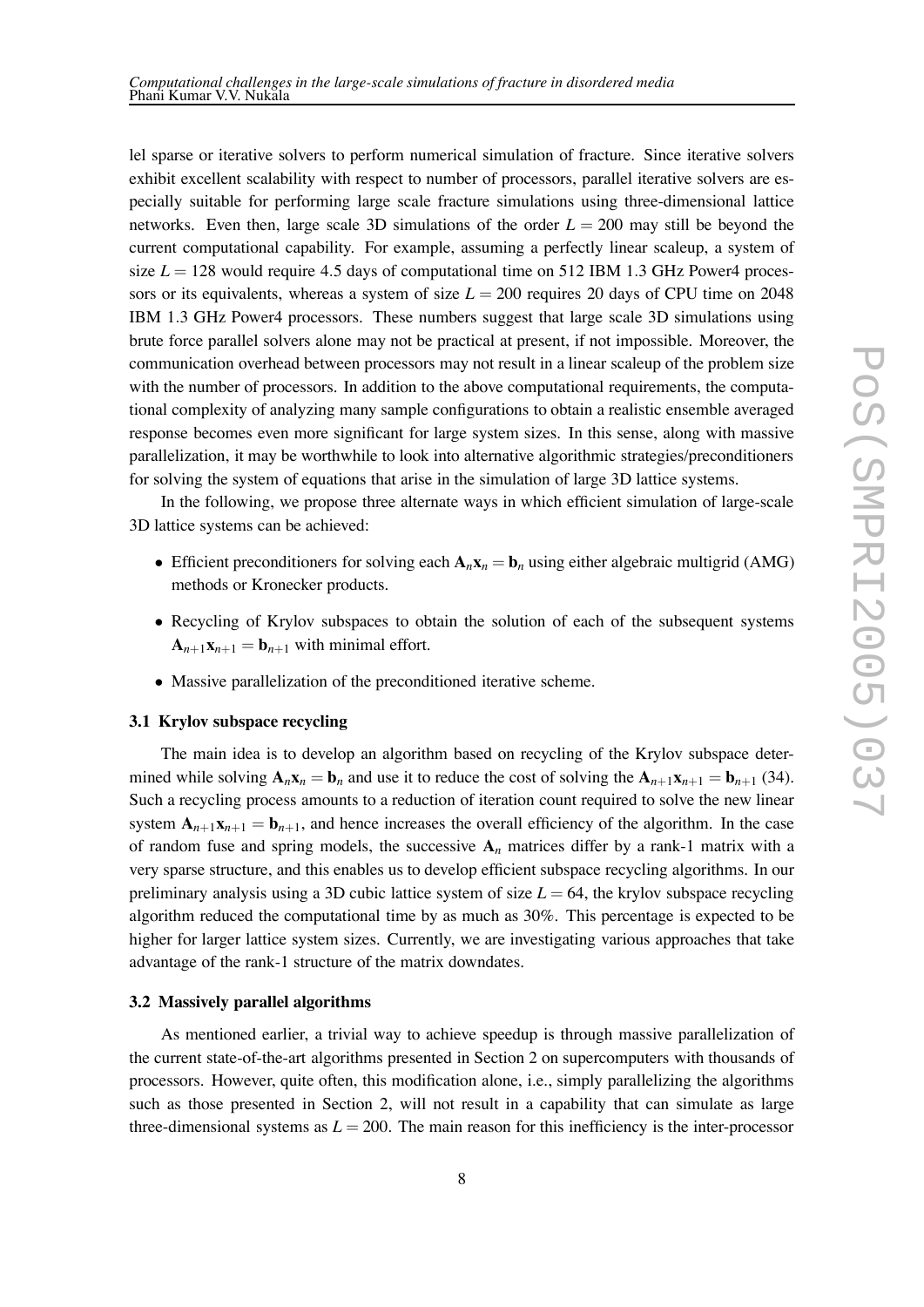communication overhead, which starts to dominate the computational CPU time. Although an iterative or a direct sparse solution of any of the  $\mathbf{A}_n \mathbf{x}_n = \mathbf{b}_n$  systems can be performed efficiently, the main computational bottleneck arises due to the fact that one needs to solve such systems  $n_f \sim$  $\mathcal{O}(L^{2.7})$  (in 3D) number of times. Whenever communication overhead dominates the computational CPU time, the algorithm fails to scaleup, i.e., for a given computational time, it is not possible to increase the problem size simply by increasing the number of processors. Alternatively, for a given problem size, it is not possible to decrease the computational time simply by increasing the number of processors.

As an example, we considered the 3D cubic fuse model of size  $L = 64$ , which took approximately 14 days of computational time on a single processor. The number of equations in the linear system  $\mathbf{A}_n\mathbf{x}_n = \mathbf{b}_n$  are of the order of  $N \sim 64^3$ , and for a typical sample configuration such linear systems were solved approximately  $n_f = 126577$  number of times. Using the block-circulant preconditioner, the algorithm scaled-up until 16 processors, beyond which the communication overhead dominated the computational expense. Although the parallelization significantly reduced the computational time, from 14 days on a single processor to about a day on sixteen processors, further increase in efficiency was not achieved simply by increasing the number of processors. It should however be noted that much larger lattice systems will scaleup to many more processors before the communication overhead once again dominates the computational complexity. Currently, we are considering possible approaches of combining efficient preconditioners and Krylov subspace recycling techniques with massive parallelization to develop an algorithm suitable for simulating large 3D systems of the order of  $L = 200$ .

### **4. CONCLUSIONS**

In this paper, we present three alternate approaches to increase the efficiency of algorithms used in large scale 3D simulation of fracture using discrete lattice networks such as fuse, spring and beam networks. These approaches, namely, efficient preconditioners, *krylov subspace recycling*, and massive parallelization of the algorithms significantly reduce the computational time required for simulating large 3D lattice systems. Our preliminary studies on a 3D cubic lattice system of size  $L = 64$  indicate that krylov subspace recycling can reduce the computational time by as much as 30%, and a straight forward massive parallelization of our iterative schemes using block-circulant preconditioners can reduce the computational time from 14 days to a day. However, even with these novel approaches, analysis of a 3D lattice system of size  $L = 200$  appears to be impractical, if not impossible. Currently, we are exploring the alternatives of combining massive parallelization with krylov subspace recycling techniques and efficient preconditioners, the combination of which promises to significantly reduce the computational cost associated with simulating large 3D lattice systems of the order of  $L = 200$ .

#### **Acknowledgment**

PKVVN is sponsored by the Mathematical, Information and Computational Sciences Division, Office of Advanced Scientific Computing Research, U.S. Department of Energy under contract number DE-AC05-00OR22725 with UT-Battelle, LLC.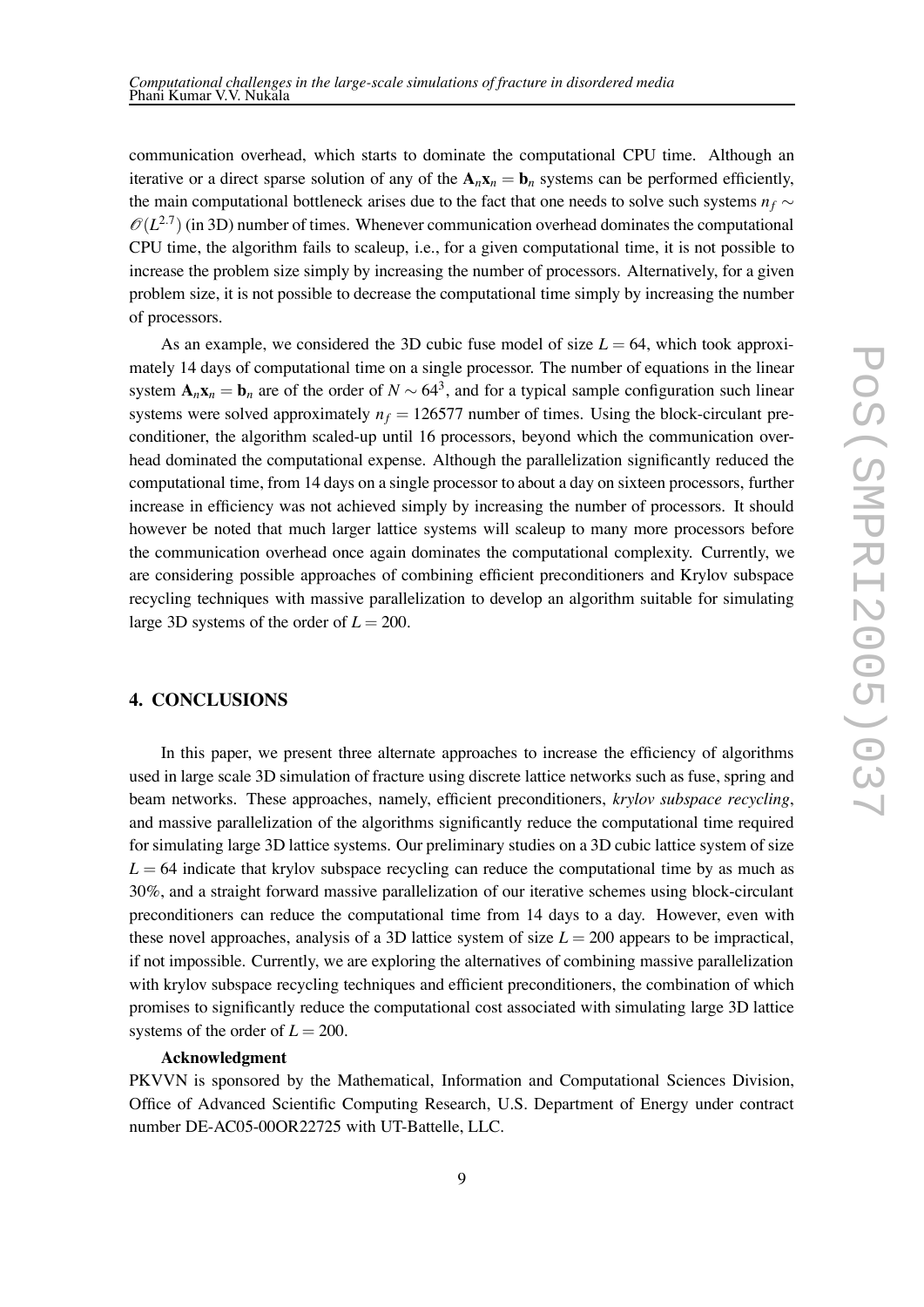## **References**

- [1] H. J. Herrmann and S. Roux (eds.), *Statistical Models for the Fracture of Disordered Media*, (North-Holland, Amsterdam, 1990). B. K. Chakrabarti and L. G. Benguigui, *Statistical physics of fracture and breakdown in disordered systems* (Oxford Univ. Press, Oxford, 1997).
- [2] B. B. Mandelbrot, D. E. Passoja, and A. J. Paullay, Nature (London) **308**, 721 (1984).
- [3] For a review see E. Bouchaud, J Phys. C **9**, 4319 (1997)
- [4] K.J. Maloy, A. Hansen, E.L. Hinrichsen, and S. Roux, Phys. Rev. Lett. 68, 213 (1992); E. Bouchaud, G. Lapasset, J. Planés, and S. Navéos, Phys. Rev. B 48, 2917 (1993).
- [5] P. Daguier, B. Nghiem, E. Bouchaud, and F. Creuzet, Phys. Rev. Lett. 78, 1062 (1997).
- [6] J. Schmittbuhl, S. Roux, and Y. Berthaud, Europhys. Lett. 28, 585 (1994). J. Schmittbuhl, F. Schmitt, and C. Scholz, J. Geophys. Res. 100, 5953 (1995).
- [7] J.J. Mecholsky, D.E. Passoja, and K.S. Feinberg-Ringel, J. Am. Ceram. Soc. 72, 60 (1989).
- [8] L. de Arcangelis, S. Redner, and H. J. Herrmann, J. Phys. (Paris) Lett. **46** 585 (1985).
- [9] M. Sahimi and J. D. Goddard, Phys. Rev. B, **33**, 7848 (1986).
- [10] P. M. Duxbury, P. D. Beale, and P. L. Leath, Phys. Rev. Lett. **57**, 1052 (1986).
- [11] P. M. Duxbury, P. L. Leath, and P. D. Beale, Phys. Rev. B **36**, 367 (1987).
- [12] A. Hansen and S. Roux, *Statistical toolbox for damage and fracture*, 17-101, in book *Damage and Fracture of Disordered Materials*, eds. D. Krajcinovic and van Mier, Springer Verlag, New York, 2000.
- [13] P. K. V. V. Nukala, and S. Simunovic, J. Phys. A: Math. Gen. **36**, 11403 (2003).
- [14] R. Barrett, M. Berry, T. F. Chan, J. Demmel, J. Donato, J. Dongarra, V. Eijkhout, R. Pozo, C. Romine and H. Van der Vorst, *Templates for the Solution of Linear Systems: Building Blocks for Iterative Methods, 2nd Edition*, SIAM, Philadelphia, 1994.
- [15] W. L. Briggs, Van Emden Henson and S. F. McCormick, *A Multigrid Tutorial, 2nd Edition*, SIAM, Philadelphia, 2000.
- [16] G. G. Batrouni, A. Hansen, and M. Nelkin, Phys. Rev. Lett. **57**, 1336 (1986).
- [17] G. G. Batrouni, A. Hansen and M. Nelkin, J. Stat. Phys. **52**, 747 (1988).
- [18] G. G. Batrouni and A. Hansen, Phys. Rev. Lett. **80**, 325 (1998).
- [19] O'Shaughnessy and I. Procaccia, Phys. Rev. Lett. **54**, 455 (1985).
- [20] O'Shaughnessy and I. Procaccia, Phys. Rev. A **32**, 3073 (1985).